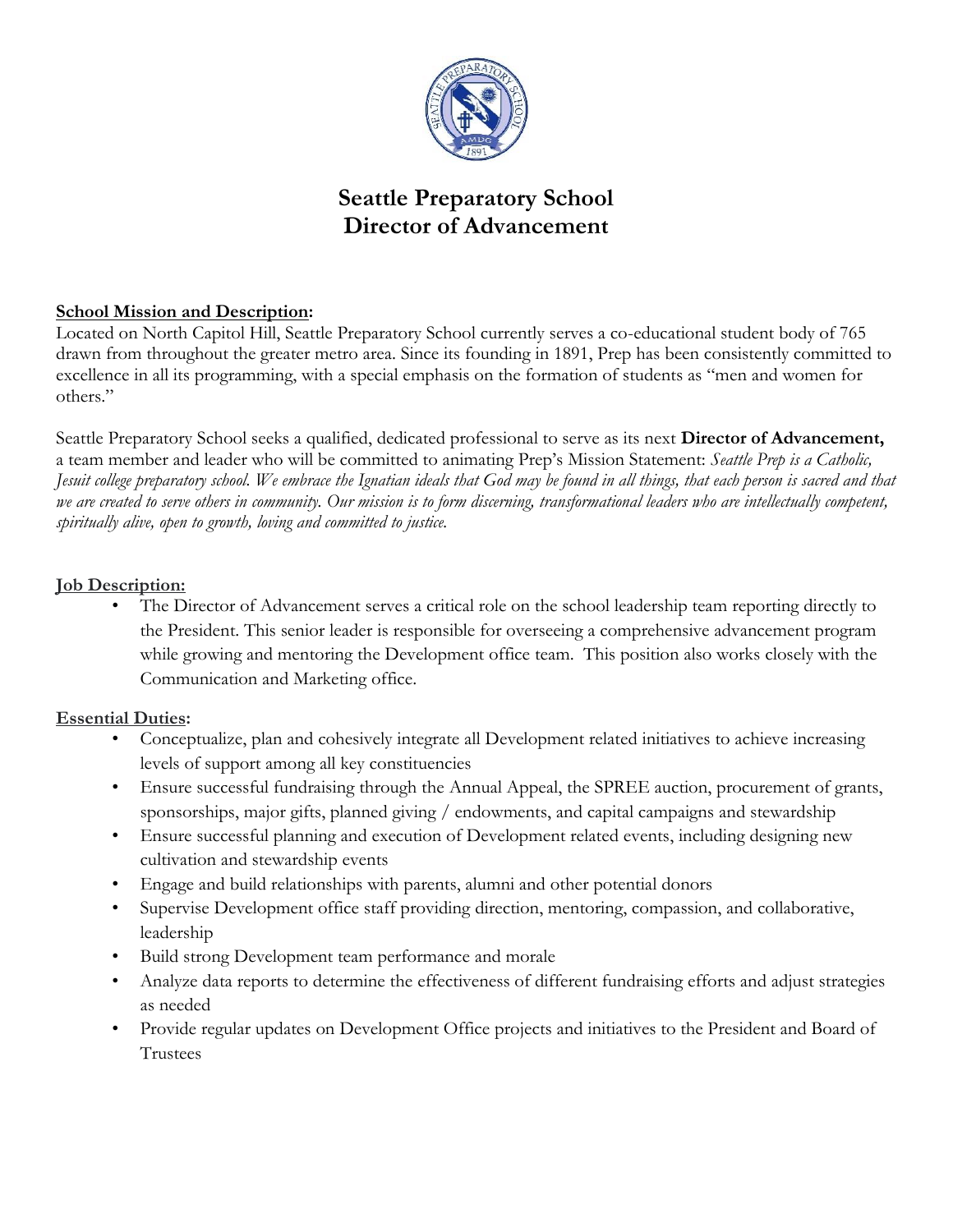## **Reporting:**

This position reports to the President

## **Required Qualifications:**

- Proven leadership of successful fundraising including campaign planning and management, ideally in a school, college, or university
- Track record of conceptualizing, planning, and cohesively integrating a full range of advancement programs including an annual appeal, corporate sponsorships, events (especially an annual auction), major gifts, planned giving, endowments, grant writing, parent and alumni engagement/relationships.
- Ability and willingness to travel to meet clients or attend events
- Exceptional motivation, and professionalism
- Strong interpersonal, listening and relationship building skills,
- An understanding of different perspectives and the ability to interact respectfully and collaboratively with colleagues, donors, volunteers, other viewpoints and cultures
- Exceptional written and verbal communications capabilities
- Familiarity with prospect/donor research and gift processing
- Familiarity with development software (specifically Raiser's Edge)
- Ability to engage in collaborative Strategic Planning
- Approach that is student-oriented and committed to supporting inclusive access to education
- Ability to understand and embrace the Catholic Jesuit mission of the school
- Successful completion of criminal history background checks, Safe Environment training, and full Covid vaccination or proof of medical exemption are required.

# **FSLA and WMWA Classification**:

• This position is classified as Administrative Exempt– Not overtime eligible under the FSLA and the WMWA

# **Terms of Employment:**

- Annual Contract
- Full Time (Year-round, 12 months)
- Level 1
- Highly competitive salary dependent upon experience

## **Benefits**:

- Employee Health, Dental and Vision Insurance
- Employee Assistance Program
- Travel Assistance Plan
- Pre-Tax Commuter Plan
- Tax Sheltered Annuity (Retirement Plan) employer matches will start after a year of employment.
- PTO (Sick, Personal, Bereavement, Paid Family and Medical Leave)
- Long-term Disability and Life Insurance
- Tuition Remission
- Free Lunch Thursdays
- Life lock
- School Holidays and Vacation
- MS Surface Loan program